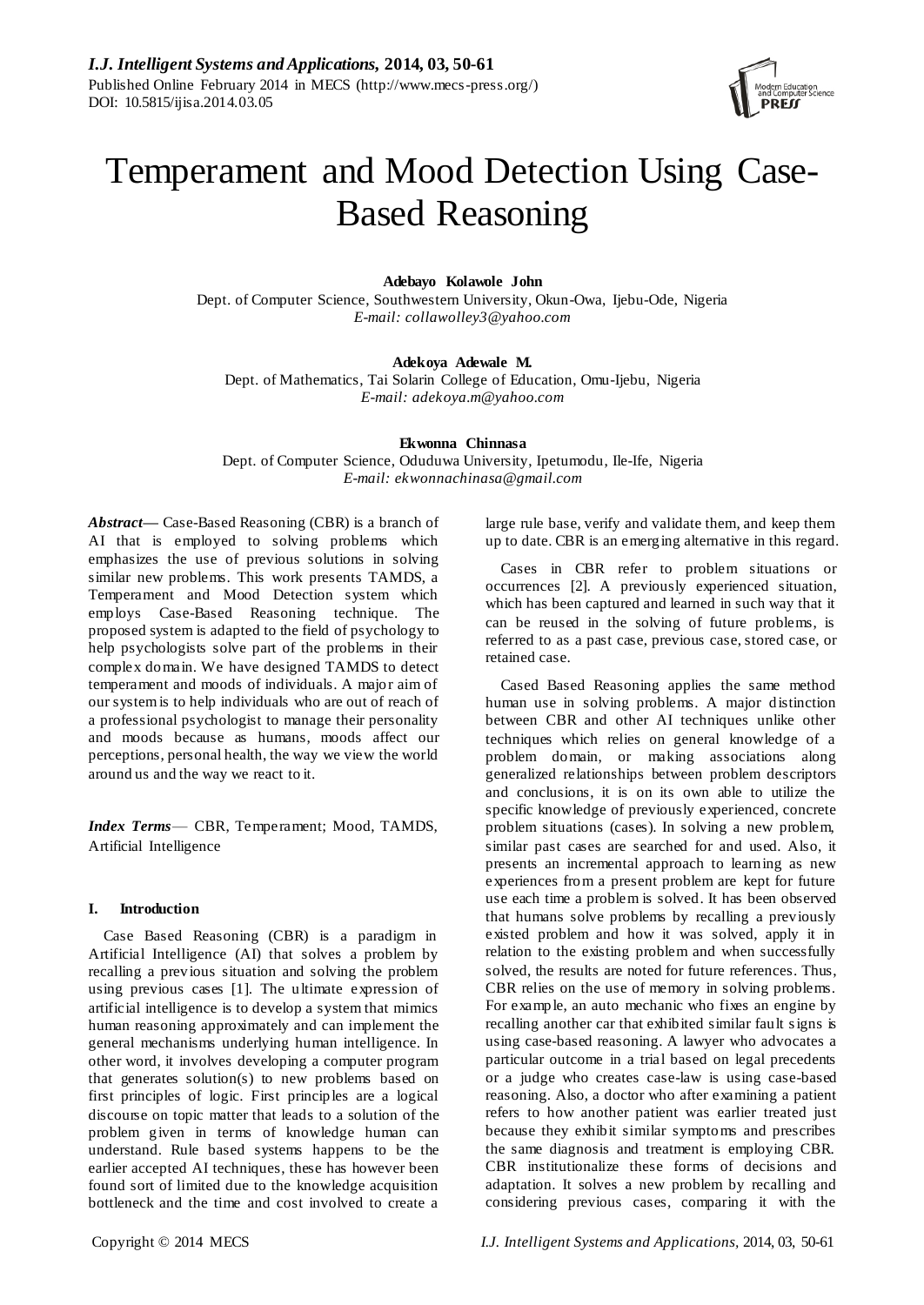present cases, learning from the case, solving the problem and saving the solution. One can as well conclude that Expert systems or Knowledge Based systems are subset of Case Based Reasoning [2]. Often times, in using CBR to solve a problem, there is usually no exact match for the current problem to use as a solution model, so it selects from the list of previous (available) solutions.

Formally, CBR system can be described in a cycle. This cycle comprises of four activities (the four-REs) [7] which can be separated into phases as detailed below. The cycle is also presented in Fig 1.

**Retrieval phase**: This is an important stage where a measure of how a present case is similar to past cases is done. A most similar case to the present case is then retrieved from the case base using some similarity metrics e.g. K-nearest neighbors has been mostly used by past systems and is also the adopted metrics in our work.

**Reuse phase**: This stage allows reusing and adapting the suggested solution (retrieved most similar case) to the target problem.

**Revise phase**: Here, a solution is revised or adapted to better fit the new problem if necessary. The adapted solution may be presented to the user for validation / confirmation.

**Retain phase**: this stage retains the solution and adds it to the case base once such solution has been validated. This allows the system to learn from its experiences.



Fig. 1: Schematic representation of Case-Based Reasoning [1]

This paper presents TAMDS, a temperament and mood detection system developed to aid people in knowing their temperaments type and assessing their moods at any point in time. In the course of our work, some salient issue have been raised and addressed which leads to the development of TAMDS. For instance, our research aims at addressing some of these issues:

- When we talk of assessing person's mood and temperament, what methods/ techniques can be used for diagnosing such in a non-expert environment i.e. at home and in working places and are acceptable by the experts? This question addresses the need of a diagnostic system that not only supports in assisting the expert psychologist but also could be possibly used by users in their daily life. We reviewed different temperament types and mood swings.
- What is needed for enabling autonomous system able to identify individual's mood and temperament type? This looks simple on the surface but becomes much complex as humans exhibit traits of different temperament types. For this, CBR is researched in our work.
- How can we classify individual's temperament types when there are no clear guidelines to do so and the domain knowledge is weak? Works on temperament has only been well suited to psychologists because of its imprecision and ambiguity resulting from wide human behavioral diversities.
- How do we extract essential features from a person's feeling to be classified as a case, can these be well indexed and easily retrieved? This has also been well dealt with in our work and led to the design of an autonomous system tagged TAMDS.

TAMDS acts intelligently by giving proper psychological advice and prescribing needed therapy to its users based on their state of mind and temperament types. Toeing the path of a reproducible research, we consulted and elicited personality cases (facts) from some human experts on some behaviors, actions and sets of traits that characterize each types of temperament and swings of moods for different temperament types based on their past interaction with clients, these interactions were encoded as our cases, the cases are used by TAMDS to draw inference and accurately classify the temperament type of an individual and of course, the current state of mind (moods) of such individual that conversed with TAMDS. This we believe is important and significant as knowing one's mood and getting psychological advice can go a long way in helping individuals relate and co-exist properly with people around them. An importance of TAMDS is that it affords its users a discovery of their temperament and complete state of minds as well as giving intelligent professional advice just the way an expert psychologist (counselor) will behave even if they don't have access to such experts or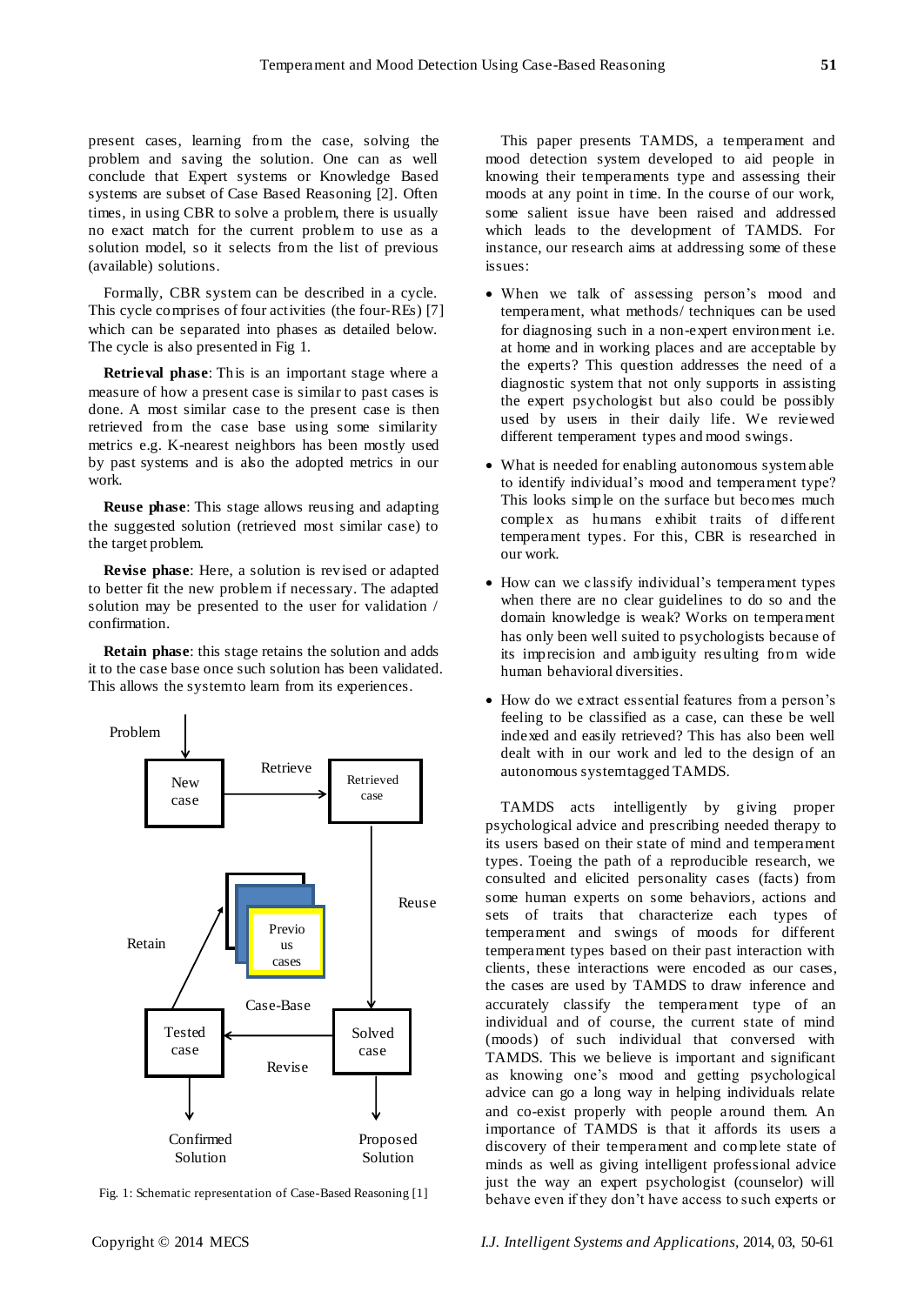cannot afford the cost of getting such professional advice.

The remaining part of the paper is arranged as follows; in the next section, we present a review of literatures explored and the related works, this is followed by the section presenting the proposed system. Next is the section on results and discussions. We give the summary of our work in the conclusion section.

#### **II. Case Based Reasoning**

Case-based Reasoning is the part of artificial intelligence that uses the retrieval and adaptation of old cases in solving new problems. It works as a set of four RE's. Case- based reasoning was established in the early ‗80s and has grown over the years. One of the pioneer works on CBR was done by Schanks in [4] [5]. In reference [1], a review of works on CBR was done. In their paper, they explained the foundational issues in its psychological plausibility. They opined that studies have shown evidences that previously experienced situations can form basis for solving similar new problems. Kolodner developed a system named CYRUS at Yale University [3]. The system utilized the Memory Organization Package (MOP) theory of solving problems as well as adapted Schank's dynamic Memory Model. Knowledge representation, case indexing and retrieval and adaptation of previous solutions to new problems were considered among the major problems of CBR. In the work of Massie [8], it was argued that classification boundaries represent important regions of the problem space. These classification boundaries are used to identify locations where new cases should be acquired. They introduced two comple xity guided algorithms (COMPLEXITY and COMPLEXITY+) which use a local complexity measure and boundary identification techniques to actively discover cases close to boundaries. The ability of these algorithms to discover new cases that significantly improve the accuracy of case bases was demonstrated on five public domain classification datasets. In general, a significant improvement in test accuracy was observed with these new techniques compared to the random and competence-guided algorithms used as benchmarks. Pantic in his work [9] introduced a case-based reasoning system capable of classifying facial expressions (given in terms of facial muscle actions) into the emotion categories learned from the user. The utilized case base is a dynamic, incrementally selforganizing event-content-addressable memory that allows fact retrieval and evaluation of encountered events based upon the user preferences and the generalizations formed from prior input. Two versions of a prototype system were presented: one aims at recognition of six "universal" emotions and the other aims at recognition of affective states learned from the user. Validation studies suggest that in 100%, respectively in 97% of the test cases, interpretations produced by the system are consistent with those of the

two users who trained the two versions of the prototype system. In [10], Burke et al. proposed a multipleretrieval approach that partitions a large problem into small solvable sub-problems by recursively inputting the unsolved part of the graph into the decision tree for retrieval. The adaptation combines the retrieved partial solutions of all the partitioned sub-problems and employs a graph heuristic method to construct the whole solution for the new case. They presented a methodology which is not dependent upon problem specific information and which, as such, represents an approach which underpins the goal of building more general timetabling systems. The work in [18] outlined popular case-based reasoning combinations. They specifically discussed several combinations of casebased reasoning with rule-based reasoning, soft computing and ontologies. A novel similarity measure to design a Decision Support System for products selection based on CBR was presented in [19], Nearest Neighbour algorithm was used for matching case in the case base. They claimed that their system helped users to find the optimal product according to their preferences. The authors of [13] presented a report on CBR adaptation to medical field. They discussed the appropriateness of CBR for medical knowledge-based systems, the possible problems, limitations and ways to handle the problems. The work in [20] contains a survey of approaches integrating rule-based reasoning with case-based reasoning. The authors described a categorization scheme for the integrated formalisms with representative approaches of each category. The authors also reviewed CBR systems that adopt rule based reasoning, soft computing and ontologies in [21], giving illustrations of the basic types of such combinations and future directions. Most efficient AI systems have often operated as a form of rule based systems. Questioning our choice of adopting CBR for temperament and mood detection is a matter of weighing up the merits and demerits of both. Rule based system and CBRs have been compared in terms of their benefits to different domains [22], it has been found that CBR clearly excel in domains where problems have many exceptions to rules, it is pertinent to know that humans exhibits traits of several temperaments which makes hardcoding rules to classify actual temperament and mood very difficult, thus our choice of CBR.

While to the best of our knowledge, no work has adapted CBR to temperament and mood management, still others have worked on slightly related areas. A most related work to ours is [11], where CBR was adapted to stress management. They developed a hybrid case-based reasoning system for stress diagnosis capable of coping with both numerical signals and textual data. Fuzzy similarity matching metric was employed in sensor measurements while an enhanced cosine matching function was used for evaluation of similarity on the textual cases. The authors in [12] developed a decision making support system for clinical decision for the diagnosis and the therapy of Chronic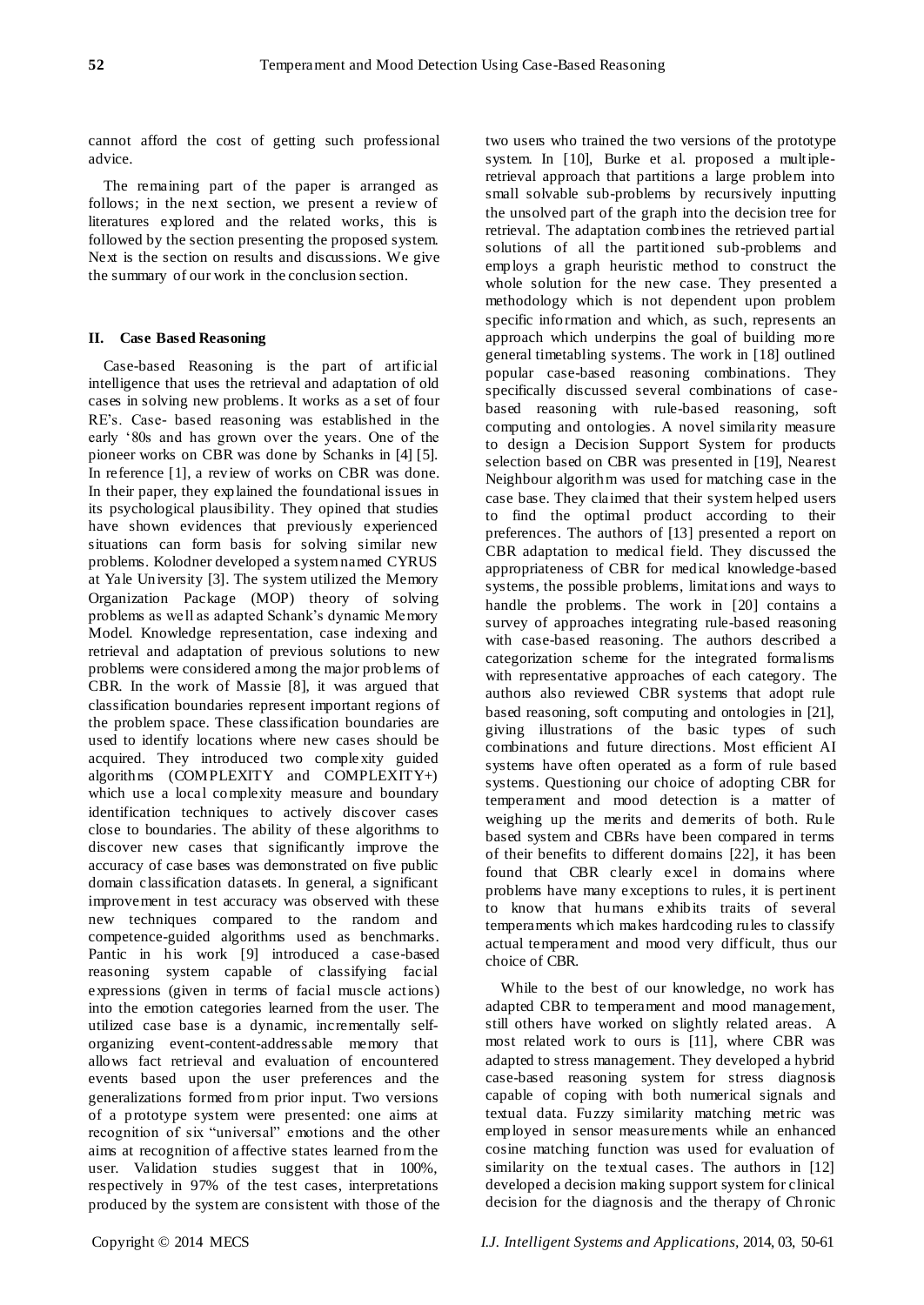Obstructive Pulmonary Disease (COPD), a tobacco causing disease. They used an expert system using forward chaining for the adaptation phase. They claimed that expert system models well the adaptation task and gives satisfactory answers to the user. Work on similarity metric was done in [15] and [14] employing fuzzy logic for accurate case retrieval process.

Below, we discuss temperaments, moods and varying classification of temperaments and how they distinguish different personalities.

## **2.1 Temperament**

Temperaments are part of an individual's personality. It can be referred to as a person's or animal's nature as it permanently affects their behavior. They are innate characteristics that are never learnt. Behavior is considered as part of an animal's phenotype and is loosely defined as everything an animal does and how it does it, provided it can be observed and measured. The measurement or evaluation of an individual's behavior is basically considered under temperamental traits. Although temperament is biologically based, however, this does not necessarily mean that temperament is inherited. The four temperament type is a protopsychological interpretation of the ancient medical concept of humorism and suggests that four bodily fluids affect human personality traits and behaviors. The temperaments are:

Sanguine – fun-loving and extroverted

Choleric – ambitious and opinionated

Melancholic – introspective and seclusive

Phlegmatic - deliberative and quiet

## *2.1.1 Sanguine*

The sanguine are said to be with abundance of blood [16]. The sanguine person does not penetrate the depth, the essence of things; he does not embrace the whole. He loves light work which attracts attention, where there is no need of deep thought, or great effort. A sanguine person is fun-loving and loves activities that involve a lot of energy. A sanguine person is unstable and encounters frequent alterations of mood say from happy to sad and vice versa. He is fashionable and is happy when praised.

The example case scenario below typifies a person with sanguine personality trait;

 Ngozi (age 24) is self-composed, seldom shows signs of embarrassment, perhaps forward or bold. She is always eager to express herself either before a group or not; she simply likes to be heard. She prefers group activities either as work or play but not easily satisfied with individual projects. She is not insistent upon acceptance of her ideas or plans; agrees readily with others' wishes. She is good in details and prefers

activities requiring pep and energy. She has a little problem of being impulsive and usually her decisions are often wrong.

 Ejiro (age 28) is a fun-loving, activity-oriented working class lady. She prefers a lot of group activities as well as makes friends easily. She is keenly alive to environment, physical and social. She is quite curious. She tends to take success for granted but lacks initiative. She is hearty and cordial, even to strangers and forms acquaintanceship easily. She is not given to worry and anxiety. She turns from one activity to another in rapid succession with little perseverance. She is fashionable. She is frank, talkable and sociable. She readily expresses emotions and does not stand on ceremony

Just as in expert categorization, a person is considered sanguine if he/she exhibits any of these features e.g. If an individual is self-composed and seldom shows signs of embarrassment; sociable or likes going out and meeting people; forward or bold, always eager to express herself either before a group or not; prefers group activities either as work or play but not easily satisfied with individual projects; not insistent upon acceptance of ideas or plans; agrees readily with others' wishes, good in details and prefers activities requiring pep and energy; impulsive and usually her decisions are often questionable or takes rushed decisions; Fun-loving, activity-oriented and makes friends easily; keenly alive to environment, physical and social; not worried or anxious and likes to inquire about things; curious and tends to take success for granted but lacks initiative; hearty and cordial, even to strangers and forms acquaintanceship easily; not given to worry and anxiety; turns from one activity to another in rapid succession with little perseverance; fashionable, talk-able and sociable; Frank and readily expresses emotions and does not stand on ceremony; Makes wide and broad range of friendship and not selective; makes adjustments easily, welcome changes and make the best appearance possible; experiences frequent fluctuations of mood, different alterations of elation and depression; quickly aroused and vehemently excited by influences; loves shopping and has large appetite for food; happy when praised or susceptible to flattery

## *2.1.2 Choleric*

A choleric person is ambitious. He prefers leading to being led and takes success for granted. He is selfconfident and self-reliant or usually sure will succeed with or without help. A choleric person usually insists upon his ideas being accepted. He exhibits decisive moves with pronounced or excessive energy. He plans events or actions before they are carried out but hardly give in to emotions or express emotions except anger, that is, he thinks emotions are for weak people. A choleric person can readily make the best possible appearance even if it means the use of hypocrisy, deceit or disguise - attaches importance to appearance and

Copyright © 2014 MECS *I.J. Intelligent Systems and Applications,* 2014, 03, 50-61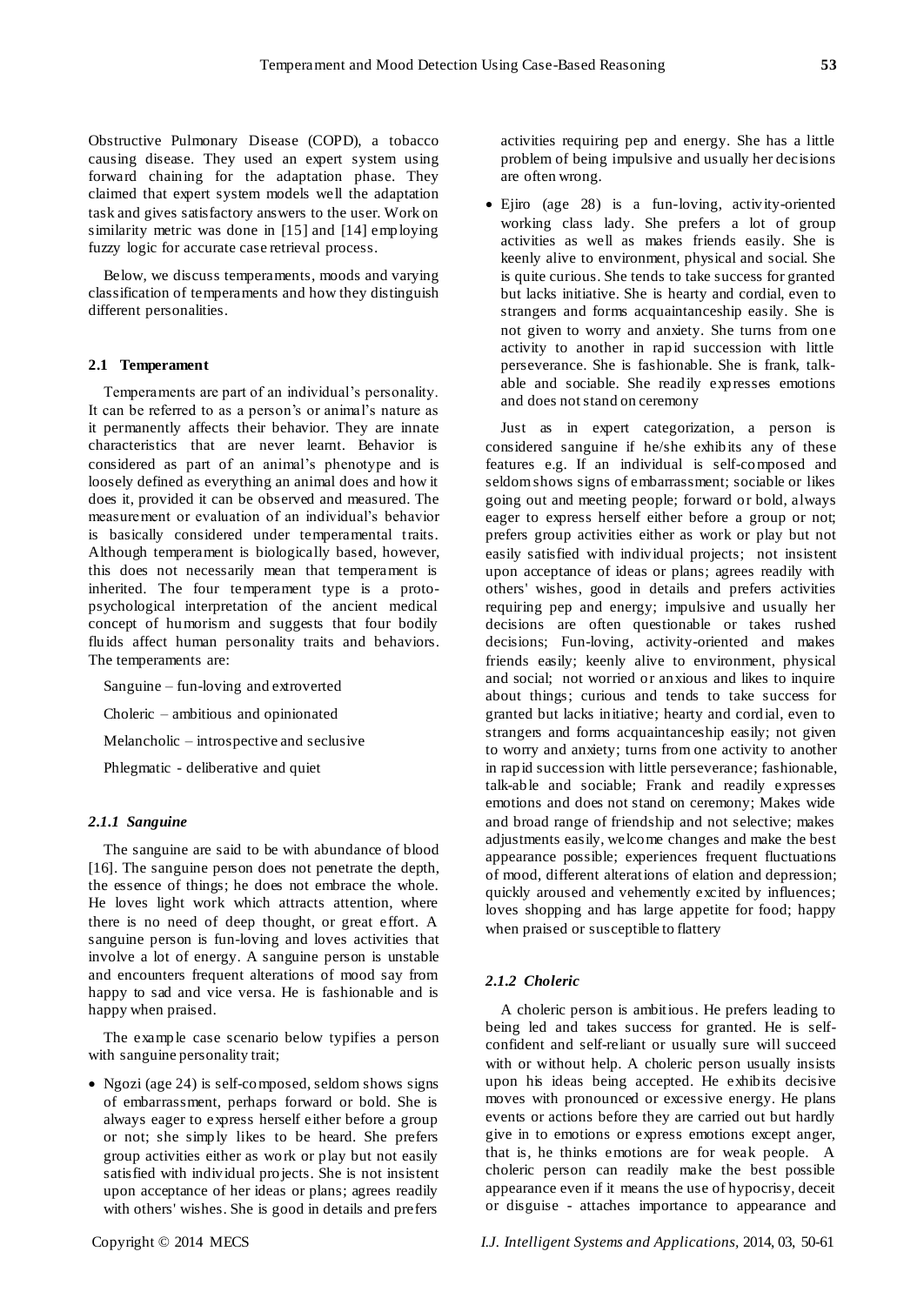looks. The given cases below typify a choleric character trait;

- Mrs Balogun (age 40), is the manager of a company. She hates people who appear weak and feeble. She attributed all her success to hard-work though she takes success for granted. She makes the best of appearance Is insistent upon the acceptance of his ideas or plans; argumentative and persuasive. She is impetuous and impulsive but prefers to lead. She reacts strongly to praise or blame and she is very sensitive. She is quick and decisive and often plunges to situations where fore-thought would have deterred her. She has a marked tendency to persevere. Her little fault is that she can be very stubborn about anything she sets her mind on.
- Musa (age 30), an engineer likes to keep to time. A core achiever, he hates for anything to stand in his way of purpose. He is a go-getter. He is selfcomposed. He seldom shows embarrassment. He is usually forward and bold and this can be mistaken for pride. Moreover, he insists on his opinion being accepted because he views other people's opinion as not being strong. He is eager to express himself before a group if he has some purpose in view.

An individual is choleric if he shows majority of these characters;

• is ambitious, forward, bold and self-composed; Often shows embarrassment or does not condone embarrassment of any kind; always eager to speak up new ideas to a group and insists on ideas being accepted; persuasive or argumentative; impulsive or usually venture into situations where forethoughts would have deterred such actions; prefers leading to being lead; takes success for granted; self-confident and self-reliant or usually sure will succeed with or without help; exhibits decisive moves, pronounced or excessive energy; lies to plan events or actions before they are carried out; hardly give in to emotions or express emotions except anger; thinks emotions are for weak people; can readily make the best possible appearance even if it means the use of hypocrisy, deceit or disguise; attaches importance to appearance and looks; hardly satisfied with the ordinary or thinks things should be done with utmost seriousness; aspires for the highest position there is or us ually strong-willed; considers yourself as something extraordinary and as one to be called to do great or extraordinary things; usually stubborn and opinionated; feels always right and never willing to give in; feels capable and view other people as weak or not capable enough

## *2.1.3 Melancholic*

A melancholic person is self-conscious, easily embarrassed, timid and bashful. He can be said to be shy and usually introverted. He avoids talking before a group and when obliged to, finds it difficult. He prefers

to work and play alone except in the company of close friends. He is good in details and usually careful therefore he worries over possible misfortune and cross bridges before coming to them. He keeps things to himself; shut in and not inclined to speak unless spoken to. He is slow in movement; deliberative or perhaps indecisive. He is usually modest and unassuming, feebly excited by anything and has weak reactions to situations but have lasting impressions which is usually difficult to eradicate. An example of a melancholic character traits personality is given below;

- Amaka (age 24) is a very shy girl. She has lost many opportunities as a result of her withdrawal from groups or people. She is said to be extremely reserved. She is quite very thoughtful; she searches for the meaning and correlation of things. She very sensitive and is easily hurt; this makes her moody and makes people to stay away from her. Her problem is that she complains not having friends but she is not even moved to making some. She does not form acquaintances readily, prefers narrow range of friends and tends to exclude others. Amaka is a worrier; she worries over possible misfortune and crosses bridges before coming to them. One big problem she has is indecisiveness.
- Niyi (age 23), a fresh graduate, is self-conscious, easily embarrassed, timid and bashful. He avoids talking before a group; when obliged to he finds it difficult. He refers to work and play alone. He is good in details but very careful. He is deliberative, slow in making decisions and perhaps overcautious even in minor matters. He is lacking in selfconfidence and initiative but is compliant and yielding. He tends to detachment from environment, usually reserved and distant except to intimate friends. He tends to depression either frequently moody or gloomy.

An individual is classified to be melancholic if such a person is

 self-conscious, easily embarrassed, timid and bashful; always shy and usually introverted; avoids talking before a group and when obliged to, find it difficult; prefers to work and play alone; good in details and usually careful; deliberative, slow in making decisions and perhaps overcautious even in minor matters; lacking in self-confidence and initiative; tend to detach from environment; reserved and distant except to intimate friends; open to depression; frequently moody or gloomy; very sensitive and easily hurt; not form acquaintances readily; prefers narrow range of friends and tends to exclude others; worries over possible misfortune and cross bridges before coming to them; keep things to yourself; seclusive; shut in and not inclined to speak unless spoken to; slow in movement; deliberative or perhaps indecisive; usually modest and unassuming; feebly excited by anything; has weak reactions to situations but have lasting impressions which is usually difficult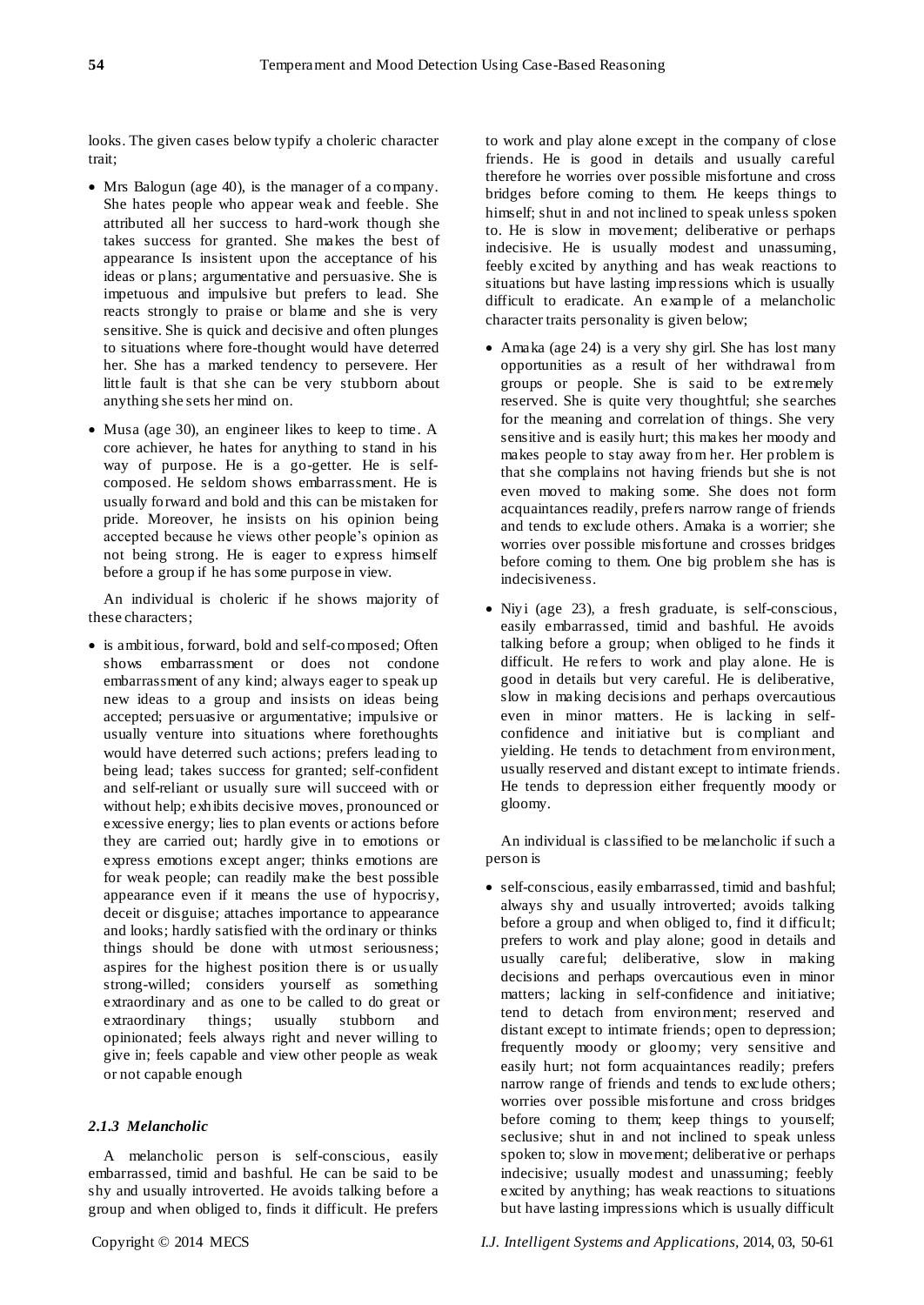to eradicate; often searches for causes and correlation of thing; is extremely soft-hearted; usually inclined to introspection or is reflective about all things and quite religious; takes a long time to make up your mind or is irresolute; not opinionated or stubbornly insists on pinions being accepted; lacks courage to take certain actions and often require motivation; often works carefully and reliably without considering time constraints on the job; not seek honour and recognition and perhaps hates to be called in public to be praised; afraid of being put to shame which consequently makes you to retire; finds it hard to apologize as a result of the embarrassment it will cause you; vehemently exasperated or provoked because of injustice and disorder; finds it hard to forgive offences and thinks about them over and over; sees everything from the dark side or usually suspicious and rarely trusts people; holds grudges over offences much longer.

# *2.1.4 Phlegmatic*

The phlegmatic person is usually deliberative or prefers to reason things out. He is slow in making decisions and perhaps overcautious in minor matters. His major characteristic is that he seems indifferent to external affairs and acts as if they don't exist. The phlegmatic has a marked tendency to persevere and often exhibits constancy of mood. His weakness includes little inclination to work, but prefers repose and leisure and his views about everything as proceeding and developing slowly. A case scenario of a phlegmatic character is given below;

• Bola (age 25) is deliberative and slow in making decisions and perhaps overcautious in minor matters. She is indifferent to external affairs. She is reserved and distant. She is slow in movement but makes progress with that slow but steady pace. She has a marked tendency to persevere but is not moved by things around her. She exhibits a constancy of mood. She is not easily exasperated either by offenses, or by failures or sufferings. She remains composed, thoughtful, deliberate, and has a cold, sober, and practical judgment. She has no intense passions and does not demand much of life.

A person is classified to be phlegmatic if such a person is usually deliberative or prefers to reason things out; slow in making decisions and perhaps overcautious in minor matters; often seems indifferent to external affairs and acts as if it doesn't; reserved and distant or slow in movement or in actions; have a marked tendency to persevere; often exhibits constancy of mood; not usually touched by impressions or moved; event or situations do not create lasting impressions; has little interests in things that go on around; has little inclination to work, but prefers repose and leisure; views everything as proceeding and developing slowly; not easily exasperated by offences, failures or sufferings; exhibits cold, sober, and practical judgment; Not

usually passionate about anything in life; very much inclined to ease, to eating and drinking; finds yourself neglecting duties; not usually ambitious, and does not aspire to lofty things, not even in your piety

# **2.2 MOODS**

Mood is defined as the prevailing psychological state (habitual or relatively temporary). It is further defined as a feeling, state or prolonged emotion that influences the whole of one's psychic life. It can relate to passion or feeling, humor; as a melancholy mood or a suppliant mood. Mood can and does affect perceived health, personal confidence, one's perception of the world around us and our actions based on those perceptions. Moods can and do change often although mood swings of a sharp nature may be a symptom of underlying disease. Moods may signify happiness, anger, tension, or anxiety. Chronic periods of any mood state may be an indicator of a disorder as well. Moods are subjective state of a person's mind. It elicits an individual's subjective emotional state. Affect in psychology is the objective appearance of mood. Moods can be temporary but sometimes lasting more than expected. In the cases where certain mood conditions persist, as a result of some events or the other, such a person is advised to seek medical help. An example of a person on a prolong state of depression which has perpetually negate the person's mood is given below;

 Damola has been referred to a counselor for psychotherapy following a suicide attempt. When interviewed, he is very teary. He speaks slowly and looks down at the ground as he speaks. He reports difficulty in falling asleep and staying asleep for the past month. Damola states that he hasn't had much of an appetite and has lost 15 pounds. He reports that things he used to like just don't seem enjoyable anymore, and he thinks that life is not worth living. Damola doesn't expect things to improve in the future, which is why he tried to kill himself.

In this paper, Case-Based Reasoning has been applied to temperament and mood detection as a fresh approach to the domain of psychology. Even though some of the earlier works have adapted CBR techniques to varying problems, for instance, some papers have addressed issues on medical diagnosis using CBR in [11] [12] and [13], we consider our work novel as to the best of our knowledge, this work can be considered as the first to adopt CBR techniques in the area of personality traits detection and management. The work gives a report of our continuous work in developing a system that helps individuals find out about several personality traits and their weaknesses, as well as several alteration of mood so as to manage these feelings to avoid extreme situation.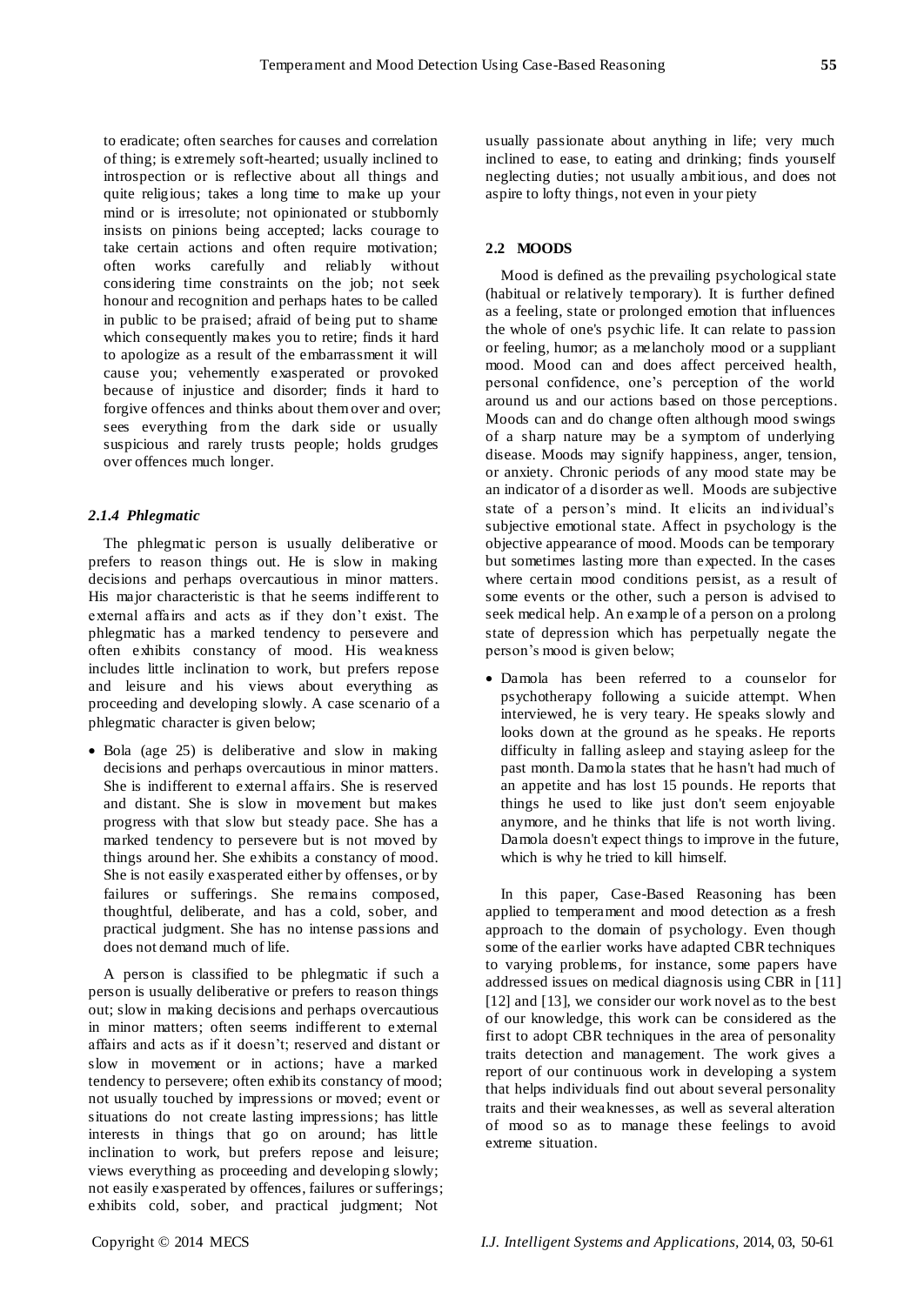#### **III. Temperament and Mood Detection with CBR**

In this section, we present a Temperament and Mood Detection System (TAMDS), developed in JAVA which employs Case-Based Reasoning technique. Oftentimes, there have been some questions raised on functionality of CBR. These questions mostly are

- $\checkmark$  What is structure of the cases?
- $\checkmark$  What are selection strategies for finding similar cases?
- $\checkmark$  How is the case being retrieved?
- $\checkmark$  How is the selected case being revised?
- $\checkmark$  How is the suggested case being stored in case base?
- $\checkmark$  How is suggested case being indexed for faster access in the future?

This section addresses these issues appropriately. Furthermore, we discuss the functional units of TAMDS and the methodology behind its reasoning and deductions; we give a breakdown of the rules adopted, the cases used and the way TAMDS operates.

#### **3.1 Knowledge Acquisition**

In our work, we acquired knowledge through different sources. CBR on its form is rather based on cases and cases are almost always similar, therefore, solutions can be reused. CBR, on the other hand, does not compulsorily require core background knowledge elicitation from the domain expert i.e. CBR is not rulebased, thereby eradicating the problems encountered in developing some AI systems such as Expert Systems. However, we acquired cases from experts in form of their past interactions with clients and the classifications of temperaments given to those clients, this was done in order to get cases as close to the real world as possible. Also, some information was derived from interviews as well as several temperamental and psychological books. These are classified under these categories:

- The characteristics of the four basic temperaments
- The possibilities of an individual possessing more than one temperament type
- Mood disorders and symptoms
- The relationship between moods and temperament

The facts elicited as knowledge above are listed as a form of features encoded as the cases covering a broad personality trait which the system can reuse for learning and accurate prediction of users traits and moods based on some particular similarity ratio.

#### **3.2 Cases**

A case in CBR is a situation – the basis of what was experienced. The authors in [2] defined it as a contextualized piece of knowledge representing an experience that teaches a lesson fundamental to achieving the goals of a reasoner. They further gave a listing of the three major parts to any case, these are presented as below:

- Problem description: the state of the real world at the time the case occurred and, if appropriate, what problem needed to be solved at that time.
- Solution: the stated or derived solution to the problem specified in the description, or the reaction to its situation.
- Outcome: the resulting state of the world when the solution was decided.

Cases may be stored as separate knowledge units, or split into subunits and distributed within the knowledge structure. Indexing can be done using a prefixed or open vocabulary, and within a flat or hierarchical index structure. Depending on the implementation, the solution from a previous case may be directly applied to the present problem, or modified according to differences between the two cases, i.e. the present case and the past experience. The matching of cases, and selection of solution could be based on a general knowledge of the domain or purely through a syntactic similarity of cases.

The representations of the problem description, solution and outcome components of a case make it possible to reuse, revise and retain cases. Since cases are unique chunks of information, contradicting cases do not occur.

For example for someone having a major depression disorder, it will be recorded of that individual to have had seasons of cases such as;

- 1. Thoughts of suicide
- 2. Several moments of sadness and depressed mood
- 3. Months of feeling of hopelessness
- 4. Seclusion from social gatherings or fun outings, etc.

#### **3.3 Case Representation**

CBR systems relies heavily their case memory, this is obvious since solutions to new problems are derived from past solutions. The representation problem in CBR has to do with deciding what to store in a case, finding an appropriate structure for describing case contents, and deciding how the case memory should be organized and indexed for effective retrieval and reuse [1]. Also to be considered is the integration of the case memory structure into a model of general domain knowledge such that such knowledge is well incorporated. While representing a case, it could be considered to be a situation where a problem is completely or partially solved. A case therefore represents an episodic combination of problems and solutions, i.e. a pair

Copyright © 2014 MECS *I.J. Intelligent Systems and Applications,* 2014, 03, 50-61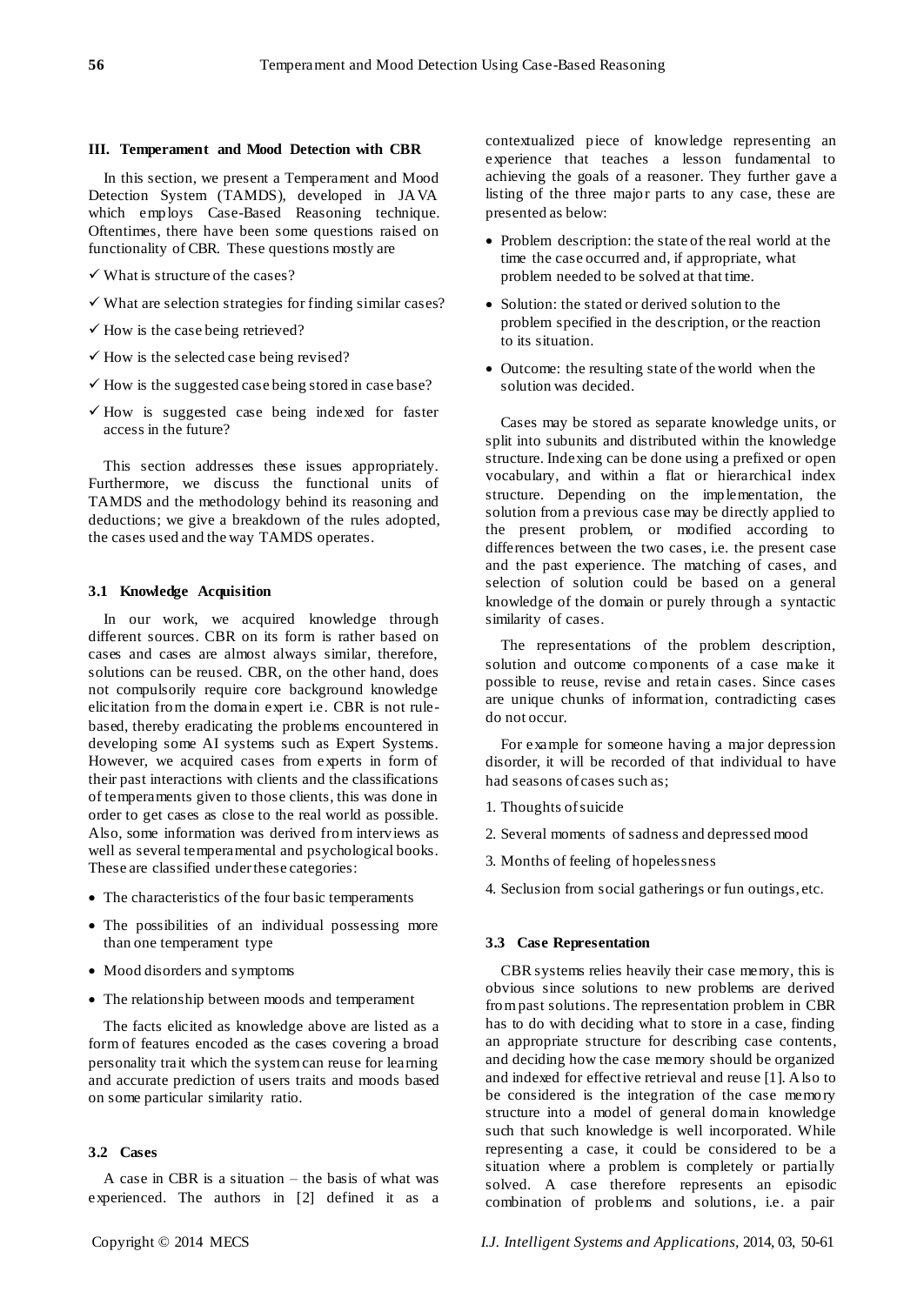consisting of Problems (P) in the P domain and Solutions (S) in the S domain which may include an explanation E, and this can be represented as

 $(P \rightarrow S, E)$ 

Where  $P$  is the problem and  $S$  is the solution and  $E$  is the explanation of the solution. Our case representation is patterned after Schank's Dynamic Memory Model (DMM)[4]. Here, the case memory is a hierarchical structure of episodic memory organization packets' (E-MOPs [3]). Specific cases which share similar attributes are placed under the same class referred to as a generalized episode (GE) which contains 3 items; Norms, Cases and Indices, where Norms are features common to all cases indexed under a GE, Indices are features which discriminate between a GE's cases and an index points to a more specific GE or directly to a case. Also, an index is composed of two terms i.e. an index name and an index value. Readers can refer to [1], [2] and [3] for more explanation. It should however be noted that the main task of a GE is to provide a generalized indexing structure for matching and retrieval of cases. In the case-base of TAMDS, data

structures hold and access these cases. However, these data structures are a flat list of pair-represented cases. The organization of cases in TAMDS is done in such a way that it is represented as a sequential array of related characteristic traits of feelings.

#### **3.4 Knowledge Representation**

This section presents a knowledge representation approach employed in TAMDS using case-based reasoning. The domain knowledge is represented in a more realistic way in order to allow each individual to get the accurate or supposedly correct solution to his/her problems. The process of knowledge representation in our work follows semantic model. Semantic analysis is a method for eliciting and representing knowledge about an area of interest. In this model, cases are referred as exemplars. The knowledge is represented in terms of categories, cases and index pointers, all of which form a semantic network. In the model, each case is associated with a category. An index may point to a case or a category.



Fig. 2: Semantic Network Representation of temperaments showing the correlations between th e temperament types

# **3.5 Case Indexing**

Case indexing can be referred to as the systematic arrangement of cases in the database so as to enable accurate and applicable case retrieval. Indexing assigns indices to cases to facilitate their retrieval. In inde xing a case, the features of that case tends to be predictive; this will enable the system to retrieve the right case at the right time considering the input. Cases are indexed by their attributes and are retrieved by matching these attributes to the new input problems. For each temperament type or mood state, there are different attributes. Matching cases in TAMDS starts with the first input attribute, the system scans for keywords in the input problem and retrieves cases based on these

keywords. In this way, solutions are provided based on matched cases. In our work, we have employed words, descriptions, and classifications to index cases so as to enable accurate prediction of solutions.

## **3.6 Case Retrieval**

Retrieval is an important aspect of CBR. Problems are encoded as queries to the system which uses retrieval mechanism to match input against cases in the database. In a CBR system, sometimes a problem may not get an exact solution, in which case, a derived solution can be employed by the use of the system's adaptation model. The proposed system adopts a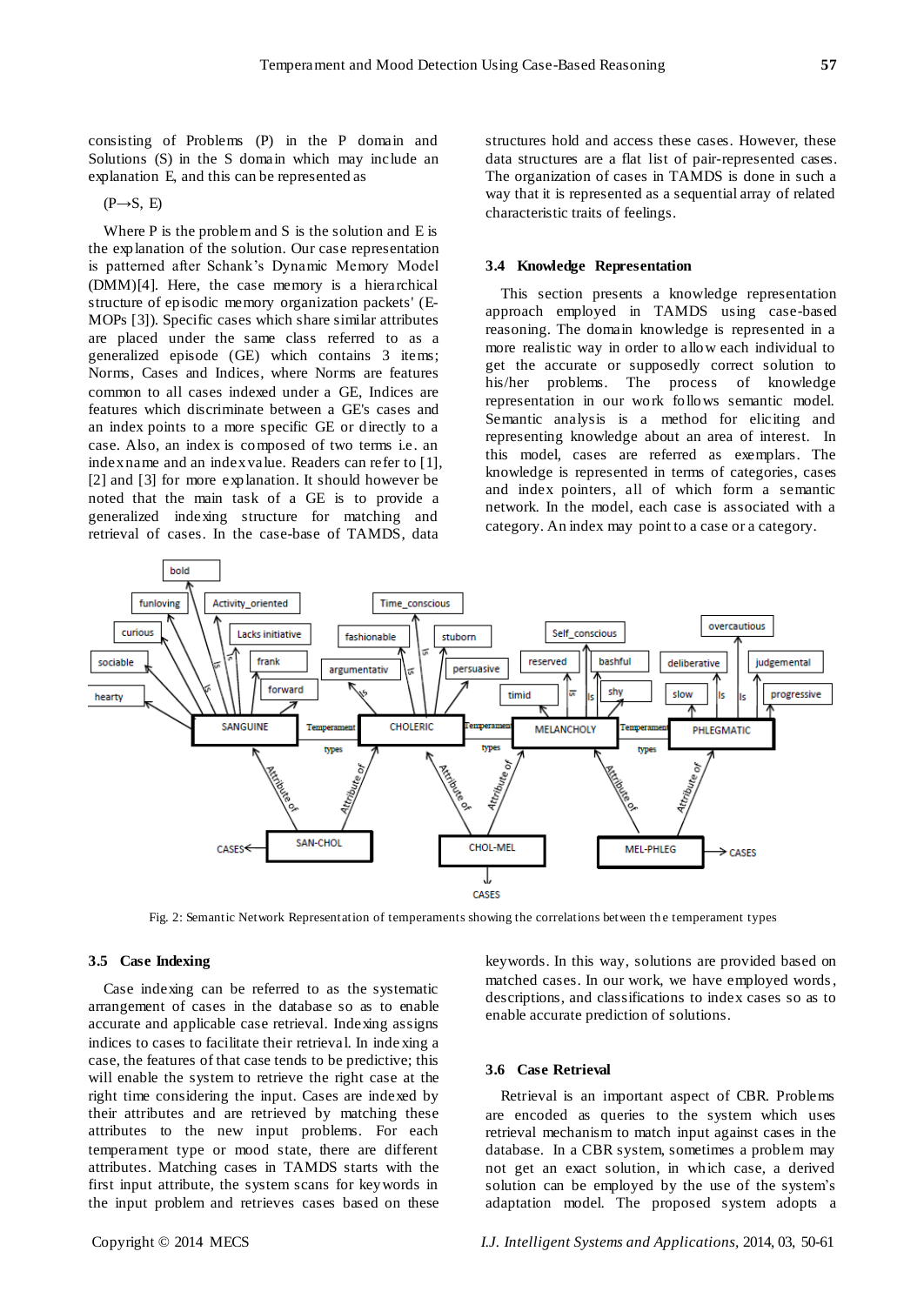syntactic and semantic similarity assessment. First, features are identified from the input descriptors then an initial scan is done on the case base for similarity matching, finally, a best match is chosen.

TAMDS performs case retrieval as follows, first, a user enters a new problem case to the system in order to either check his temperament type or mood diagnosis and advice. The system activates a parser that scans the entered case and breaks it down into word groups, these word groupd are made up of keywords that really defines a temperament type as earlier given in the section under ltemperaments , non-keywords terms that forms parts of the sentences are disposed off temporarily. The selected keywords are grouped as features terms which provides a way of finding morphological variants of searched terms and can be used to match the cases in the database. The selected keywords are used to match all the features which describes earlier cases housed in the case base using a bi-directional search, to get the most relevant case from the list of cases, each hit keyword is ranked and associated with a weight computed as a function of its frequency of occurrence in the case base. Similarity matching plays an important role in Case-based reasoning systems. Different matching algorithm or measurements approaches can be applied to calculate the similarity between the feature values of a current case and an old case. In our system, to perform similarity measurement; we employed the Nearest Neighbor algorithm [1] [17]. This mechanism locates the case that is most similar to the input problem. The intuition can be described as below:

**For input**: a set of n points in d dimensions

 $K = (k_1 k_2 \dots k_n)$ 

# **Desired output**

For each point  $k \in K$ , the nearest point to k

This is done using the formula (i) that follows

Similarly (C, S) = 
$$
\sum_{f=1}^{n} W_f * \text{sim}(C_f, S_f)
$$
 (i)

Where C is a current case, S is a stored case in the case base, w is the normalized weight, n is the number of attributes or features in each case, f is the index for an individual attribute/feature and  $\sin(C_f, S_f)$  is the local similarity function. The usefulness of a case is estimated based on the presence or absence of certain features. These features specify which case is meant to be retrieved. In the representational approach, the cases are pre-structured and retrieved by traversing the index structure, e.g. memory organization packets (MOPS) [5]. Similarity is assessed based on the location of the case in the indexing structure; neighbors are assumed to be similar. The nearest-neighbor method gives every feature a weight and results in a weighted sum to measure the similarity between two cases.

## **3.7 Adaptation Process**

In adaptation, retrieved cases are revised and adjusted to fit the new situation. Adaptation is considered one of the most difficult tasks in developing CBR systems, because it requires modeling domain knowledge.

There are three general kinds of adaptation [2]

- Parametric adaptation
- Structural adaptation
- Generative adaptation

This paper adopts the use of structural adaptation mechanis m. This involves the repair of certain aspects in the solution to fit the new problem, for example applying certain rules or other manipulation to the solution. We have structured it in a way similar to the transformational analogy approach where analogy to the stored problem requires transforming the stored solution to fit the new problem. As a matter of fact, this same approach is adopted by the Nearest Neighbour (NN) technique and maybe combined with taking the inverse distance weighted mean for K Nearest Neigbours (KNN) when  $K>1$ .

In our model shown in figure 3, the arrows show the inter-relationship between components of the system. At the login, the user interacts with the system using the graphical user interface (GUI). Here the user is either an existing user or a new user. The interface opens and invokes the knowledge acquisition phase where a user is allowed to converse with the system and enters a new case based on his/her conversation with the system. The user selects whether it is temperament or mood swing his/she wants to evaluate. While the user converse with the system, the system picks the keywords and evaluates it with the cases in the database. The system finally evaluates these attributes and selects a most similar case from past cases in the database based on Nearest Neighbor metrics adopted. The system then checks the solution of the retrieved similar case and reuses the solution to inform the user of his/her temperament or mood and can then advise the user on such. In the case of mood inquisition, the system reveals the user's state of mind as well as tells the user whether the mood should be maintained, managed or an expert's help is further needed.

After the solutions have been proffered, the system checks the case against the cases in the database as to know whether a completely similar case existed or whether to save up the new case. Solutions are also saved up in the database. These solutions are called when a new user inputs a similar problem; otherwise a new solution is proffered. Therefore, the solutions are stored in the database for future access references. It functions to maintain the processes of retrieve, reuse, revise and retain of cases and user's information.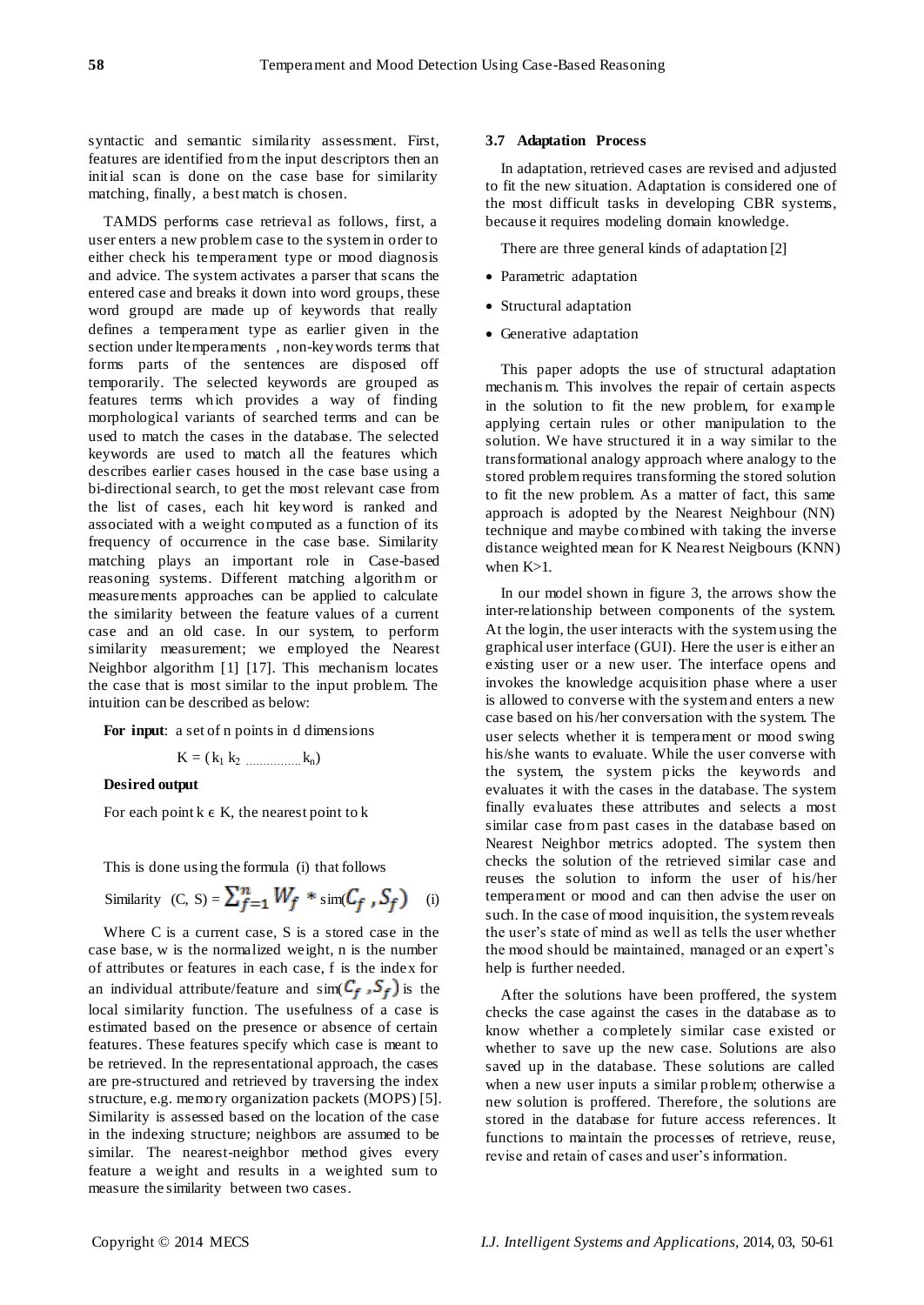

Fig. 3: Schematic representation of TAMDS

In developing TAMDS, we have followed the basic rules of CBR as a form of problem solving technique. These include:

Case RETRIEVAL: The purpose of case retrieval is to find a case in the case-base whose problem description is the most similar to the current input problem. The case retrieval process is typically divided into two sub-processes - a simple process which identifies the input problem's features and searches out a set of similar cases from the case-base, and a more elaborate process which selects the best case from the set of similar cases. To identify input problem features in the first sub-process involves developing a module to take the user's narrative problem as input or simply instantiating a predefined feature model. The former needs to 'understand' the problem within its context, filter out noisy or unimportant features and keep relevant ones. In the latter case, the reasoner is told which features are important by a knowledge engineer.

Case REUSE: a case reuse is done when a case retrieve suits the new problem. In such case its solution is adapted to solve the new problem.

Case REVISION: this is otherwise used if case reuse does not happen. In this case, the system has to adapt a particular case to an existing case. This adapted case is used to solve the new problem.

Case RETENTION: TAMDS performs a RETAIN operation when a solution has been validated. This solution is then saved to the database.

#### **IV. Performance Evaluation and Discussion**

Accurately classifying a person to be of any particular personality trait has often been difficult because there is no generally accepted and already algorithm or mathematical expression for performing such classifications. Because of this, most psychological therapy which aims at managing people's behavioral and mental state through moods and temperament control has often been done by an expert psychologist who acts as a professional counselor. As CBR dwells on reusing solutions of similar past problems in solving new problems, we presume it as an appropriate technique for this problem as actual case instances are available. W ith CBR techniques professional psychologist could soil refer to records of previous clients with similar behavioral traits and adapt it for another clients with similar psycho-history.

For the purpose of our work, information from 62 volunteered students of the department of computer science, Oduduwa University, Ile -Ife, Nigeria were used to form our dataset. Using a professional human questioning attributes, 20 students were debriefed with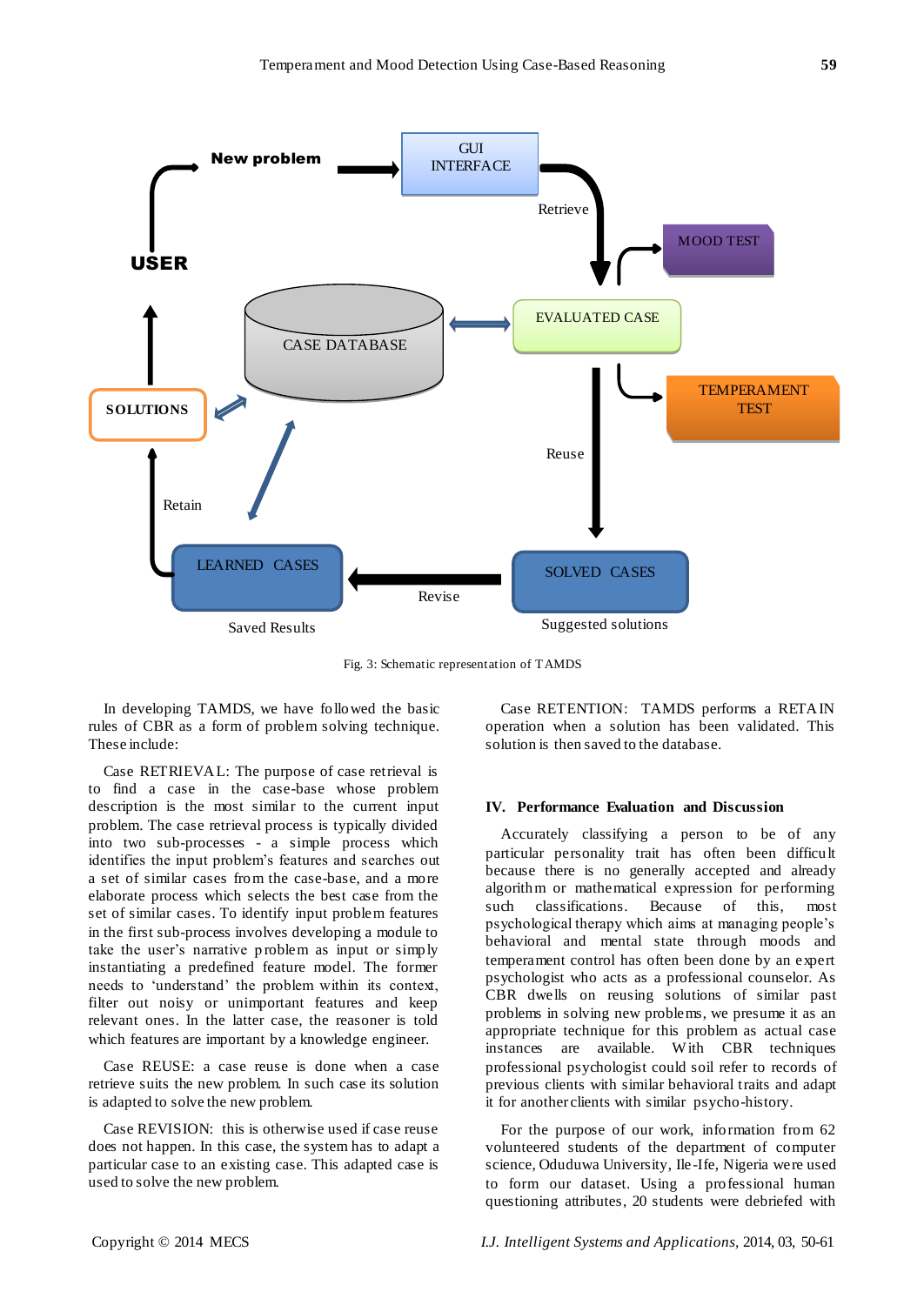the available question sets on their behavioral traits, giving a probe into their temperament type and mood swing as at that time. Relying on expert decision, the obtained behavioral traits were manually classified into different behavioral class, important students' response were broken down into several syntactic units each representing a deduced feature for indexing, each feature extracted was assigned a weight which depicts its importance in matching similar cases. These features, the whole response (i.e. reply to each question set) and the manually deduced solution were encoded and stored into the case base. The remaining 42 students were used as test set with each student serving as a user of TAMDS, the system conversed with them and automatically debriefed to get their behavioral traits to form a present case, present cases were compared with cases in the case base based on the NN matching algorithm, cases are ranked in the order f their similarity to the present case and the solution of the most similar (highest ranked) case retrieved. The system was successful as it was able to accurate classify the traits of test set students with an accuracy of 93.20% when compared with an expert's analysis of the same setoff test set students.

# **V. Conclusion**

In this work, we have proposed TAMDS, a temperament and mood detection system we have developed. The system was developed to stand in gap for an expert psychologist in properly predicting the moods of an individual as well as given their temperament type. TAMDS does this by learning from past cases of individual moods' expression as well as personality traits. Of this, we have deduced some features that characterizes known temperament types from which the system can accurately classify the user's temperament based on the person's characters while also being able to deduce the person's mood and give good advice on how the person can best manage his/her temperament and the mood the person might be in at any point in time. we have employed the nearest neighbor classifier as the similarity metrics which measures the similarity of the present case (based on the user the system is currently attending to) with all the cases in the database before selecting and retrieving the closest case which the system now use in making its deductions. Away from other works, we have not addressed some technical issues involved in case retrieval and indexing such as employing fuzzy logic in feature classification for retrieval as well as adopting expert systems for the adaptation phase as done in some works, this we hope to address in our future works. Also, our work is solely limited to temperament and mood detection, any expert advice sought from and given by the system is limited to this scope

# **Acknowledgments**

The authors appreciate the anonymous reviewers for their careful reading of this paper and for their helpful comments.

# **References**

- [1] Agnar Aamodt and Enric Plaza: Case-Based Reasoning: Foundational Issues, Methodological Variations, and System Approaches. In AI Communications, Vol. 7 Nr. 1, March 1994, pp 39- 59
- [2] KOLODNER, J. (1993), Case-Based Reasoning, Morgan Kaufmann, San Mateo, CA
- [3] Kolodner, J. (1983): Maintaining organization in a dynamic long-term memory. Cognitive Science, Vol.7, pgs.243-280.
- [4] Schank, R. (1982): Dynamic memory; a theory of reminding and learning in computers and people. Cambridge University Press.
- [5] Schank, R. and Leake, D. (1989): Creativity and learning in a case-based explainer. Artificial Intelligence, Vol. 40, no 1-3. pp 353-385.
- [6] Aamodt, A., (1989) Towards robust expert systems that learn from experience - an architectural framework. In John Boose, Brian Gaines, Jean-Gabriel Ganascia (eds.): EKAW-89; Third European Knowledge Acquisition for Knowledge-Based Systems Workshop , Paris, July 1989. pp 311-326.
- [7] Aamodt, A. (1991). A knowledge-intensive approach to problem solving and sustained learning, Ph.D. dissertation, University of Trondheim, Norwegian Institute of Technology, May 1991. (University Microfilms PUB 92-08460)
- [8] Massie S. And Susan Craw And Nirmaliewiratunga (2006), Complexity -Guided Case Discovery for Case Based Reasoning. The Robert Gordon University Aberdeen, AB25 1HG, Scotland, UK
- [9] Pantic Maja And Rothkrantz Leon, (2004), Case-Based Reasoning For User-Profiled Recognition Of Emotions From Face Images Delft University of Technology EEMCS / Mediamatics Dept. Delft, the Netherlands
- [10] Burke Edmund K., Maccarthy Bart L., Petrovic Sanja, Rong Qu. (2006). Multiple-Retrieval Case-Based Reasoning for Course Timetabling Problems Automated Scheduling Optimization and Planning Research Group School of Computer Science and Information Technology, The University of Nottingham, Nottingham, NG8 1BB, U.K. Journal of Operations Research Society, 57(2): 148-162, 2006